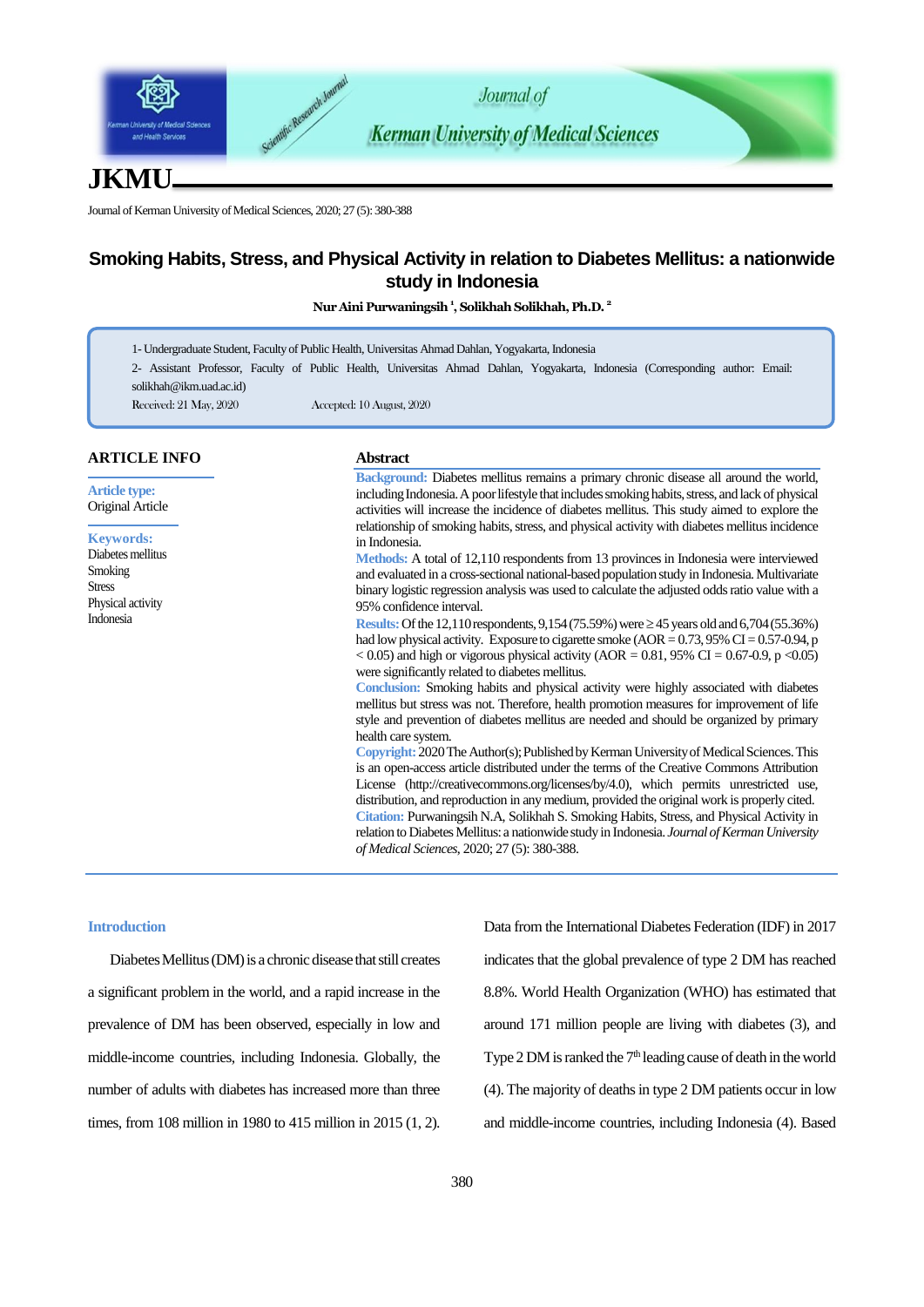on the data from the *International Diabetes Federation* (IDF) in 2015, Indonesia was ranked the  $7<sup>th</sup>$ , after China, India, the United States, Brazil, Russia, and Mexico, among countries with the highest DM prevalence with a prevalence of 10 million people. Data from the Indonesian Basic Health Research (2018) shows an increase in the prevalence of diabetes in Indonesia; i.e., from 6.9% (2013) to 8.5% (2018) with 1.9% living in the cities where Jakarta was the first with a prevalence of 3.4%. The increasing incidence of diabetes in developing countries is most likely caused by population aging (5) and changes in the lifestyle, including inadequate physical activities, higher obesity rate, unhealthy diet, smoking habit, and alcohol consumption (2, 6-8).

Type 2 Diabetes Mellitus (DM) is a metabolic disease that occurs when insulin produced by the pancreas is ineffective (insulin resistance), which consequently causes an increase in blood glucose levels (9, 10). This condition will be exacerbated by poor lifestyle such as smoking habit (11-13), stress (14, 15) and lack of physical activities (16-18). Smoking habits led to insulin resistance as well as reduced glucose metabolism (19, 20). Stress triggers the production of cortisol and adrenaline hormones in the body, which increase the blood glucose level (14). Meanwhile, regular physical activities are likely to improve insulin sensitivity (21). Some physical activities, such as jogging for 30-40 minutes, increased glucose distribution into the cells by 7-20 times (22). Few studies have investigated the relationship of smoking, stress and physical activity with DM and most of these studies have been conducted in Western populations. In Indonesia, in spite of being a lower middleincome country with a not well-established healthcare infrastructure and limited health care teams and caregivers,

most diabetic patients do not undergo routine self-control of blood glucose due to the lack of their knowledge. The present study aimed to investigate the relationship of smoking, stress, and physical activity with DM incidence using a nationwide survey in Indonesia.

#### **Material and Method**

#### **Design and Sample**

This analysis is based on interviews with 12,110 respondents in the national population-based cross-sectional studies in 2014-2015, which is referred to as the Indonesian Family Life Survey (IFLS-5). IFLS-5 is the fifth wave survey of a series of continuous surveys that have been conducted since 1993. Participants in this study were selected using stratified random sampling and strata were based on the province - locality (rural/urban) combination. These combinations sufficiently described the spectrum of culture and socioeconomic diversity among Indonesian. For costefficiency, 13 of 27 provinces were selected containing 83% of the population, namely: North Sumatera, West Sumatera, South Sumatera, Lampung, DKI Jakarta, West Java, DI Yogyakarta, East Java, Bali, West Nusa Tenggara, South Kalimantan, and South Sulawesi. Then, the household was randomly collected until the data collection was completed by chosen enumeration areas (EAs) per each province. Four family members of participants from each selected household were selected until the data collection was completed, as interviewing all members of the household would be a high cost. Inclusion criteria were: participants aged  $\geq 18$  years old and completion of the questionnaire regarding the studied variables. Participants who relocated in another province and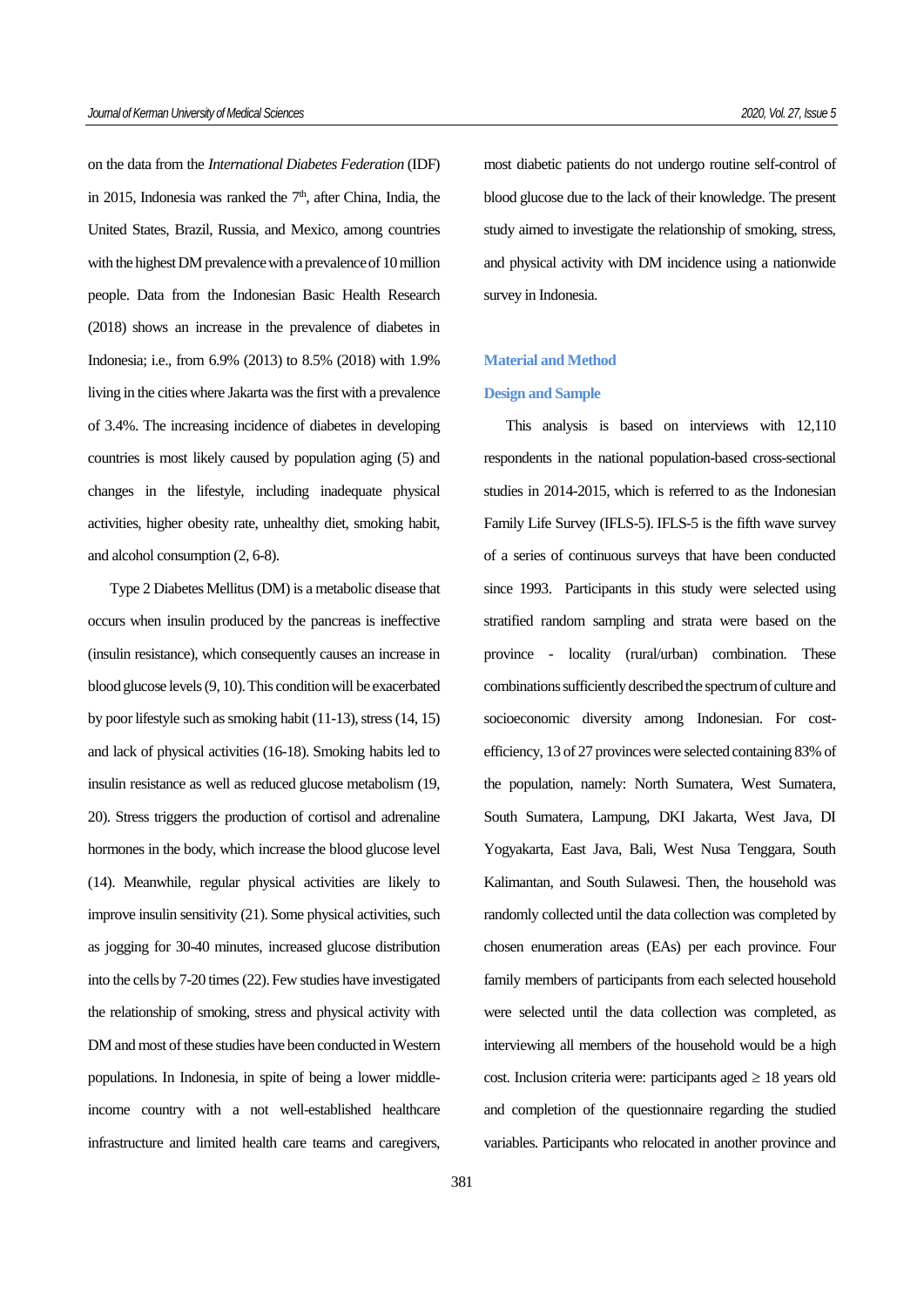their tracking were difficult and those who passed away or had incomplete data regarding the study variables were excluded. The study protocol was approved by the Universitas Ahmad Dahlan's Ethics Committee for Human Research (011907070).

#### **Measurement instruments**

Glycated hemoglobin (HbA1c) level is an indicator of glycemic control in the 2-3 months prior to the test was represented diabetes mellitus as our outcome variable and it was assessed in the fifth wave of the Indonesian Family Life Survey (IFLS-5) collaborated with the laboratory at the Clinical Pathology and Laboratory Medicine Department at the University of Gadjah Mada (UGM), Yogyakarta, Indonesia. Based on the HbA1c level, subjects were classified into the two groups, namely: HbA1 $c \ge 6.5\%$  (diabetes mellitus) and HbA1c <6.5% (non-diabetes mellitus). Smoking habit was classified into two categories of Yes and No based on chewing tobacco or smoking tobacco or smoking cigarette during the interview or in the past.

The Psychosocial Stress variable was measured using the criteria of Center for Epidemiologic Studies Depression Scale (CES-D) and classified into 5 categories, namely:  $0 =$  no stress at all,  $1 =$  slightly stressed,  $2 =$  mild stressed,  $3 =$  moderately stressed and 4 = severely stressed.

Physical activity was assessed using the International Physical Activity Questionnaire (IPAQ) and was classified into the three following categories:

1) High, daily vigorous 60-minute exercise throughout the past week (e.g., aerobic) recommended by the World Health Organization (2018).

2) Moderate, at least 150 minutes per week

3) Light, at least two hours a week, doing daily intense exercise (23). Lastly, sociodemographic factors were assessed by asking questions about age, sex, education, and occupation.

#### **Statistical Analysis**

Continuous data were presented as means and standard deviation and categorical data were expressed as number and percentage. The selection of other risk factors and/or confounders to be included in multivariable models was based on a p<0.25 in the bivariate models. Multivariate logistic regression analysis was used to evaluate the independent factors associated with DM. All analyses were conducted using STATA version 15.0. Statistical significance was defined as a p-value of less than or equal to 0.05.

#### **Results**

Of the 12,110 respondents,  $9,154(75.59%)$  were  $\geq 45$  years old, and 6,704 (55.36%) had low physical activity. The prevalence of diabetes mellitus was 4.67% in all participants, 9.19% among those <45 years and 90.81% among those  $\geq 45$ years. Detailed characteristics of the respondents are listed in Table 1.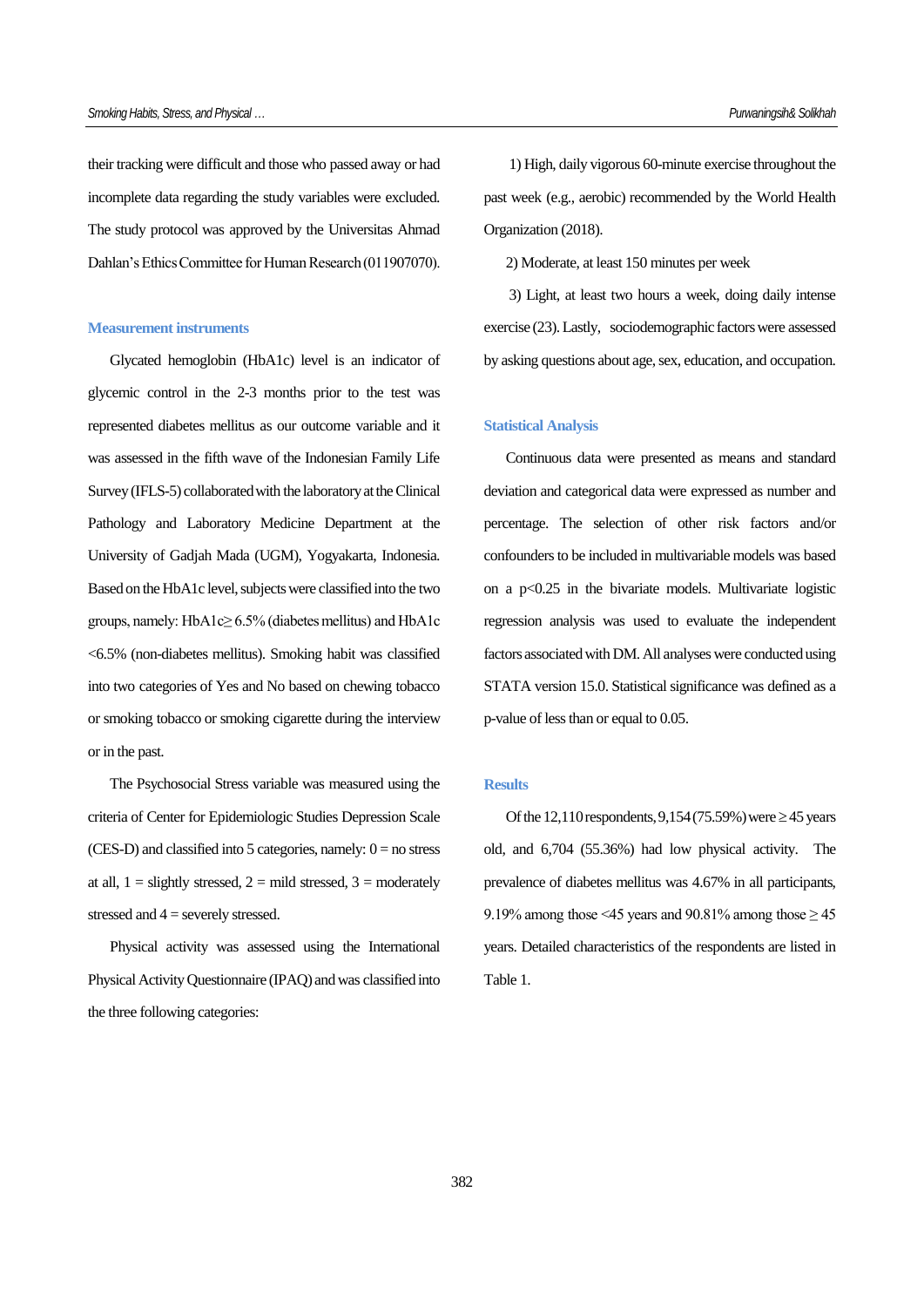| <b>Characteristics</b>   | <b>Diabetics</b> | <b>Non-diabetics</b> | <b>Total participants</b> | <b>Prevalence</b><br>95% CI |  |
|--------------------------|------------------|----------------------|---------------------------|-----------------------------|--|
| Overall                  | 566 (4.67)       | 11,544 (95.33)       | 12,110 (100)              | $0.04 - 0.05$               |  |
| <b>Sex</b>               |                  |                      |                           |                             |  |
| Male                     | 259 (45.76)      | 5,554 (48.11)        | 5,813 (48.00)             | $0.47 - 0.49$               |  |
| Female                   | 307 (54.24)      | 5.990 (51.89)        | 6.297(52.00)              | $0.51 - 0.53$               |  |
| Age                      |                  |                      |                           |                             |  |
| $\leq 45$                | 52 (9.19)        | 2,904(25.16)         | 2,956 (24.41)             | $0.24 - 0.25$               |  |
| $\geq45$                 | 514(90.81)       | 8,640 (74.84)        | 9,154 (75.59)             | $0.75 - 0.76$               |  |
| <b>Education</b>         |                  |                      |                           |                             |  |
| <b>Elementary School</b> | 97 (17.14)       | 6,492 (56.24)        | 6,760 (55.82)             | $0.55 - 0.57$               |  |
| Junior high school       | 127(22.44)       | 1,631(14.13)         | 1,705 (14.08)             | $0.13 - 0.15$               |  |
| Senior High School       | 74 (13.07)       | 2,329 (20.17)        | 2,456 (20.28)             | $0.20 - 0.21$               |  |
| University               | 268 (47.35)      | 1,092(9.46)          | 1,189 (9.82)              | $0.09 - 0.10$               |  |
| Occupation               |                  |                      |                           |                             |  |
| Housewife                | 3(0.53)          | 166(1.44)            | 169(1.40)                 | $0.01 - 0.02$               |  |
| Farmer                   | 28 (4.95)        | 185(1.60)            | 213 (1.76)                | $0.02 - 0.02$               |  |
| Labourer                 | 246 (43.46)      | 3,481(30.15)         | 3,727 (30.78)             | $0.30 - 0.32$               |  |
| Government/business      | 289 (51.06)      | 7,712 (66.81)        | 8,001 (66.07)             | $0.65 - 0.67$               |  |
| <b>Smoking Habit</b>     |                  |                      |                           |                             |  |
| Yes                      | 196 (34.63)      | 4,740 (41.06)        | 4,936 (40.76)             | $0.40 - 0.42$               |  |
| N <sub>o</sub>           | 370 (65.37)      | 6,804 (58.94)        | 7,174 (59.24)             | $0.58 - 0.60$               |  |
| <b>Stress level</b>      |                  |                      |                           |                             |  |
| High                     | 9(1.59)          | 227(1.97)            | 236(1.95)                 | $0.02 - 0.02$               |  |
| Moderate                 | 13(2.30)         | 264(2.29)            | 277(2.29)                 | $0.02 - 0.03$               |  |
| Mild                     | 11(1.94)         | 357 (3.09)           | 368 (3.04)                | $0.03 - 0.04$               |  |
| Slight                   | 51(9.01)         | 866 (7.50)           | 917 (7.57)                | $0.07 - 0.08$               |  |
| Not at all               | 482 (85.16)      | 9,830 (85.15)        | 10,312(85.15)             | $0.85 - 0.86$               |  |
| <b>Physical Activity</b> |                  |                      |                           |                             |  |
| Light                    | 356 (62.90)      | 6,348 (54.99)        | 6,704(55.36)              | $0.54 - 0.56$               |  |
| Moderate                 | 12(2.12)         | 458 (3.97)           | 470 (3.88)                | $0.04 - 0.04$               |  |
| High                     | 198 (34.98)      | 4,738 (41.04)        | 4,936 (40.76)             | $0.40 - 0.42$               |  |

**Table 1.** Characteristics of respondents with diabetes mellitus in Indonesia (n = 12.110)

Data have been presented as n (%)

The results of the bivariate and multivariate binary logistic regression models have been presented in Table 2. Based on the results of the study, respondents with smoking habit had lower odds of DM ( $AOR = 0.73$ , 95% CI = 0.57-0.94, p<0.05). High physical activity showed significant relationship with the incidence of DM (AOR = 0.81, 95% CI = 0.67-0.9, p<0.05), while in contrast, psychological stress showed no significant relationship with DM incidence. With the same smoking pattern, females were significantly at lower risk of DM (AOR  $= 0.73, 95\% \text{ CI} = 0.57 - 0.94, p < 0.05$ . Subjects with the age of  $\geq$  45 years had 3.53 times higher risk for DM when compared to those who were younger than 45 years old  $(AOR = 3.53, 95\% \text{ CI} = 2.63-4.74, p<0.001)$ . Those who worked as farmers had 4.11 times higher risk to develop DM when compared to housewives, government/private employees, and those who were self-employed  $(AOR = 4.11,$ 95% CI = 2.70-6.29, p<0.001). In addition, respondents who worked as laborers had 1.94 times higher risk for DM compared to housewives, government/private employees, and those who were self-employed ( $AOR = 1.94$ , 95% CI = 1.60-2.36, p<0.001). As it is seen in Table 2, educational level had significant relationship with the incidence of DM (AOR elementary  $s_{\text{chool}} = 0.39,95\% \text{ CI} = 0.30 - 0.50, p < 0.001; AOR_{\text{junior high school}} =$ 0.50, 95% CI = 0.36-0.69, p p<0.001; AOR senior high school = 0.65, 95% CI = 0.49-0.86, p<0.01).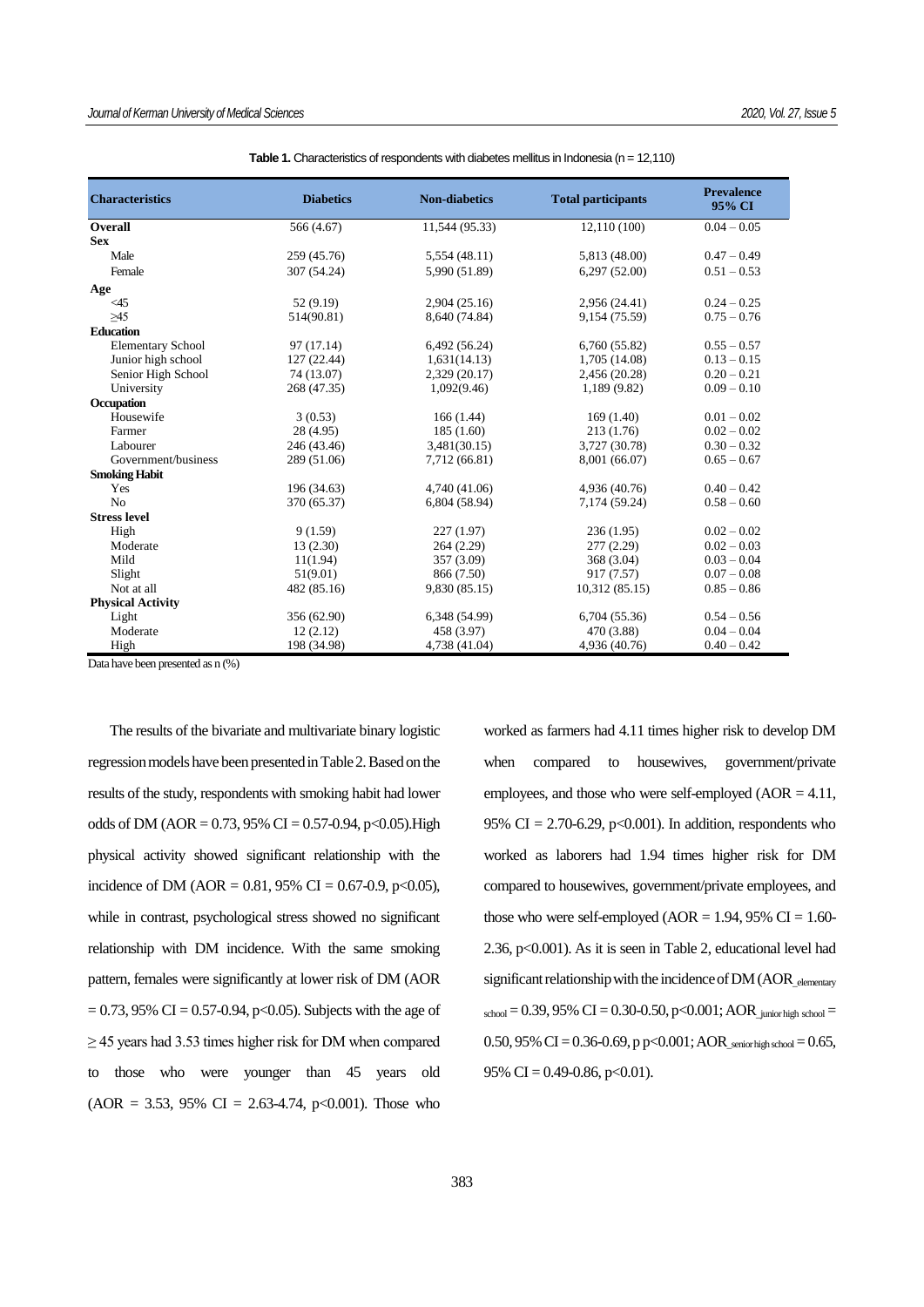|                                                  | <b>Variables</b>         | <b>Crude OR</b> | 95%CI            | <b>Adjusted OR</b> | 95%CI             |  |
|--------------------------------------------------|--------------------------|-----------------|------------------|--------------------|-------------------|--|
| Sex (ref: male)                                  |                          |                 |                  |                    |                   |  |
|                                                  | Female                   | 1.09            | $0.93 - 1.28$    | 0.73               | $0.57 - 0.94*$    |  |
| Age (ref: $<$ 45)                                |                          |                 |                  |                    |                   |  |
|                                                  | $\geq45$                 | 3.32            | $2.49 - 4.43***$ | 3.53               | $2.63 - 4.74***$  |  |
| <b>Education (ref: University)</b>               |                          |                 |                  |                    |                   |  |
|                                                  | <b>Elementary School</b> | 0.46            | $0.37 - 0.65***$ | 0.39               | $0.30 - 0.50$ *** |  |
|                                                  | Junior high school       | 0.51            | $0.37 - 0.70***$ | 0.50               | $0.36 - 0.69***$  |  |
|                                                  | Senior High School       | 0.61            | $0.47 - 0.81***$ | 0.65               | $0.49 - 0.86**$   |  |
| <b>Occupation (ref: Government/business)</b>     |                          |                 |                  |                    |                   |  |
|                                                  | Housewife                | 0.48            | $0.15 - 1.52$    | 0.45               | $0.14 - 1.43$     |  |
|                                                  | Farmer                   | 4.04            | $2.67 - 6.11***$ | 4.11               | $2.70 - 6.29***$  |  |
|                                                  | Laborer                  | 1.89            | $1.58 - 2.25***$ | 1.94               | $1.60 - 2.36***$  |  |
| <b>Smoking Habit (ref: No smoking)</b>           |                          |                 |                  |                    |                   |  |
|                                                  | Yes                      | 0.76            | $0.64 - 0.91**$  | 0.73               | $0.57 - 0.93*$    |  |
| Stress (ref: not at all)                         |                          |                 |                  |                    |                   |  |
|                                                  | Severely stressed        | 0.81            | $0.41 - 1.58$    | 0.84               | $0.42 - 1.66$     |  |
|                                                  | Moderately stressed      | 1.00            | $0.57 - 1.77$    | 1.09               | $0.62 - 1.93$     |  |
|                                                  | Mildly stressed          | 0.63            | $0.34 - 1.15$    | 0.66               | $0.36 - 1.23$     |  |
|                                                  | Slightly stressed        | 1.20            | $0.89 - 1.62$    | 1.23               | $0.91 - 1.67$     |  |
| Physical Activity (ref: light physical activity) |                          |                 |                  |                    |                   |  |
|                                                  | Moderate                 | 0.47            | $0.26 - 0.84$    | 0.60               | $0.33 - 1.09$     |  |
|                                                  | High                     | 0.75            | $0.62 - 0.89$    | 0.81               | $0.67 - 0.97*$    |  |

**Table 2.** Multivariate binary logistic regression analysis for diabetes mellitus in Indonesia

\*\*\*: p<0.001; \*\*: p<0.01; \*: p<0.05; ref: reference

#### **Discussion**

Diabetes mellitus causes damages to various body systems, especially to the nerves and blood vessels (23), and may trigger renal failure (24), neuropathy (21, 25), retinopathy (26, 27), heart diseases, and stroke (4). The mortality rate of DM patients is doubled when compared to those without DM; thus, good management of DM patients is essential. There are four pillars in DM management, namely education, nutritional therapy, physical activities, and pharmacological intervention to control blood sugar levels and complications(21).

The results of this study indicated a significant relationship between smoking habits and DM incidence. Smoking is one of the primary triggers of morbidity and mortality and should be avoided. This is due to the high level of nicotine in the blood that may affect the release of cortisol hormone and will eventually interfere with the function of insulin (28). Indonesia is the country with high rate of cigarette consumption and about 66% of men adopt smoking habits (29). Therefore, the awareness of the relationship between smoking and diabetes is essential for preventing this habit among the people of Indonesia.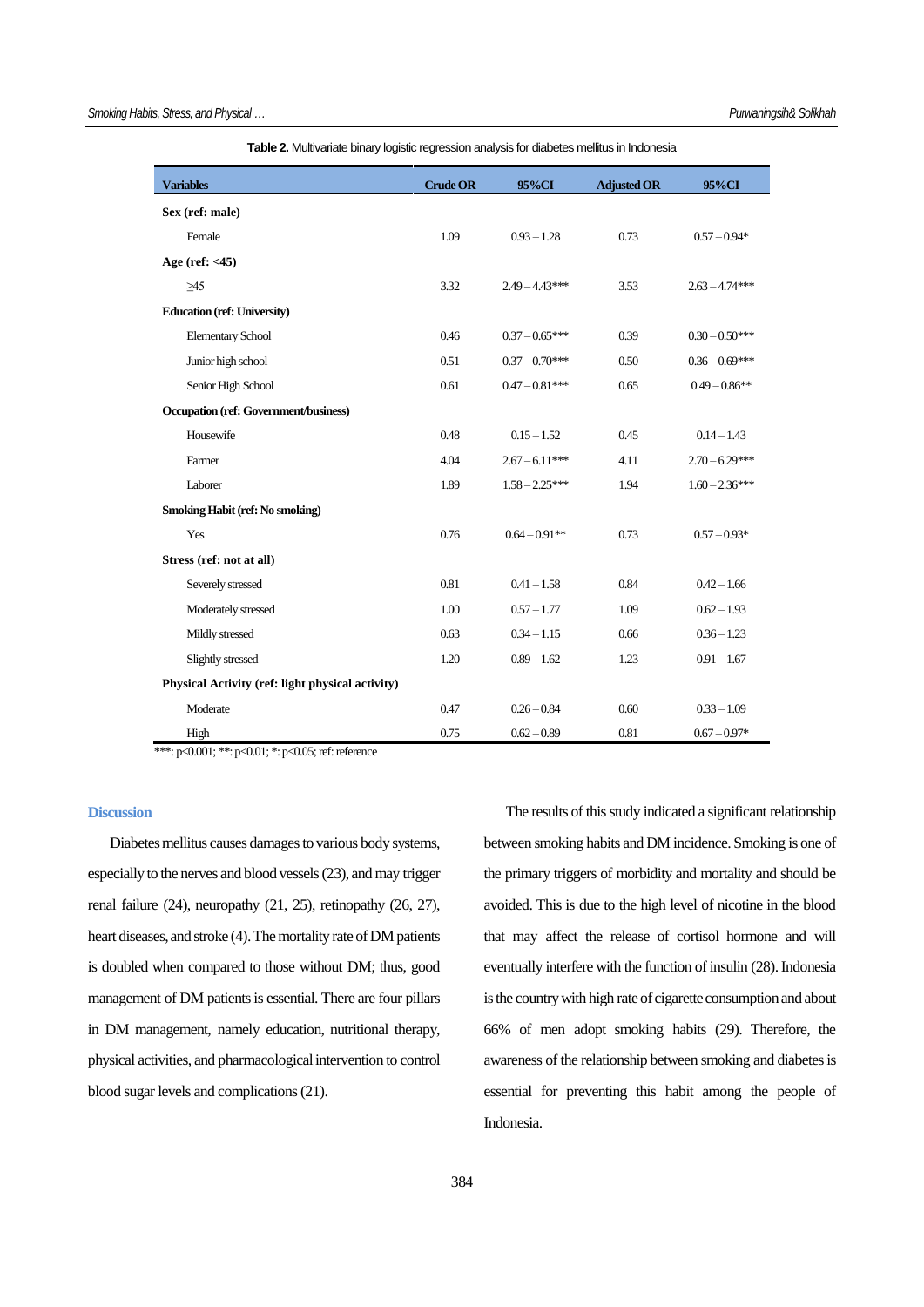In addition, we found that lack of physical activity was associated with DM. This finding is in line with the previous studies claiming that lack of physical activity can cause insulin resistance in DM patients (30-31). This is due to food that enters the body and is not burned but will be stored in the form of fat instead. It has been agreed that routine physical activities will increase the insulin level in the body and decrease the glucose level (18, 32). Meanwhile, this study fails to show a significant relationship between stress and DM. It is likely because most of the respondents were not experiencing stress when they were interviewed, or there may be bias in the response. Stress increases the activity of sympathetic nerves, triggering the hypothalamus to secrete excessive catecholamine that will lead to glycogenesis and increase of blood glucose level (15).

Moreover, stress can also stimulate the endocrine organs to secrete epinephrine that can, in turn, increase the glucose level in the blood. Effective management is essential to increase the community's awareness about DM pathology, risk factors, management, and complications for reducing morbidity and mortality related to diabetes. Self-control of bloodglucose level by the patient and educating both patients and health care teams and caregivers by the authorities is very important to improve the quality of life of diabetic patients. As a low middle-income country with the fourth largest population in the world, Indonesia has limited health care infrastructure, including those for diabetes treatment. Increased education is necessary to encourage the community to live a healthy lifestyle (33, 34). Regular exercise, balanced diet, no-smoking, controlling fat level, blood pressure and blood sugar are the keys in early detection of pre-diabetic patients and successful control of HBA1c.

The present study had several limitations. First, data were collected through interviewing respondents in a serial of continuous national huge-population surveys that had been started since 1994 and spontaneous responses given as the result of emotional factors were considerably existed. Second, this study was cross-sectional, so it could only conclude concurrent associations of DM with a smoking habit, stress, and physical activity. Despite these limitations, the present study had some advantages. First, data were obtained from a large and nationally representative sample of DM patients spreading through 13 provinces in Indonesia; hence, the results of this study can adequately represent the population of Indonesia, both demographically and geographically. Second, to the best of our knowledge, this was the first large-nationwide conducted research and covered 80% of provinces to evaluate lifestyle associated with DM among Indonesian. Finally, the present study covers modifiable risk factors associated with DM reported in the literature.

## **Conclusion**

Smoking habit and physical activity were risk factors that can increase the risk of DM in Indonesia. However, we could not demonstrate the association of stress with DM. It is expected that the community can apply anticipatory measures in the form of prevention so that the incidence of DM can be minimized. Furthermore, primary health care facilities are also expected to put more emphasis on the promotion and preventive activities against non-communicable diseases, including diabetes mellitus.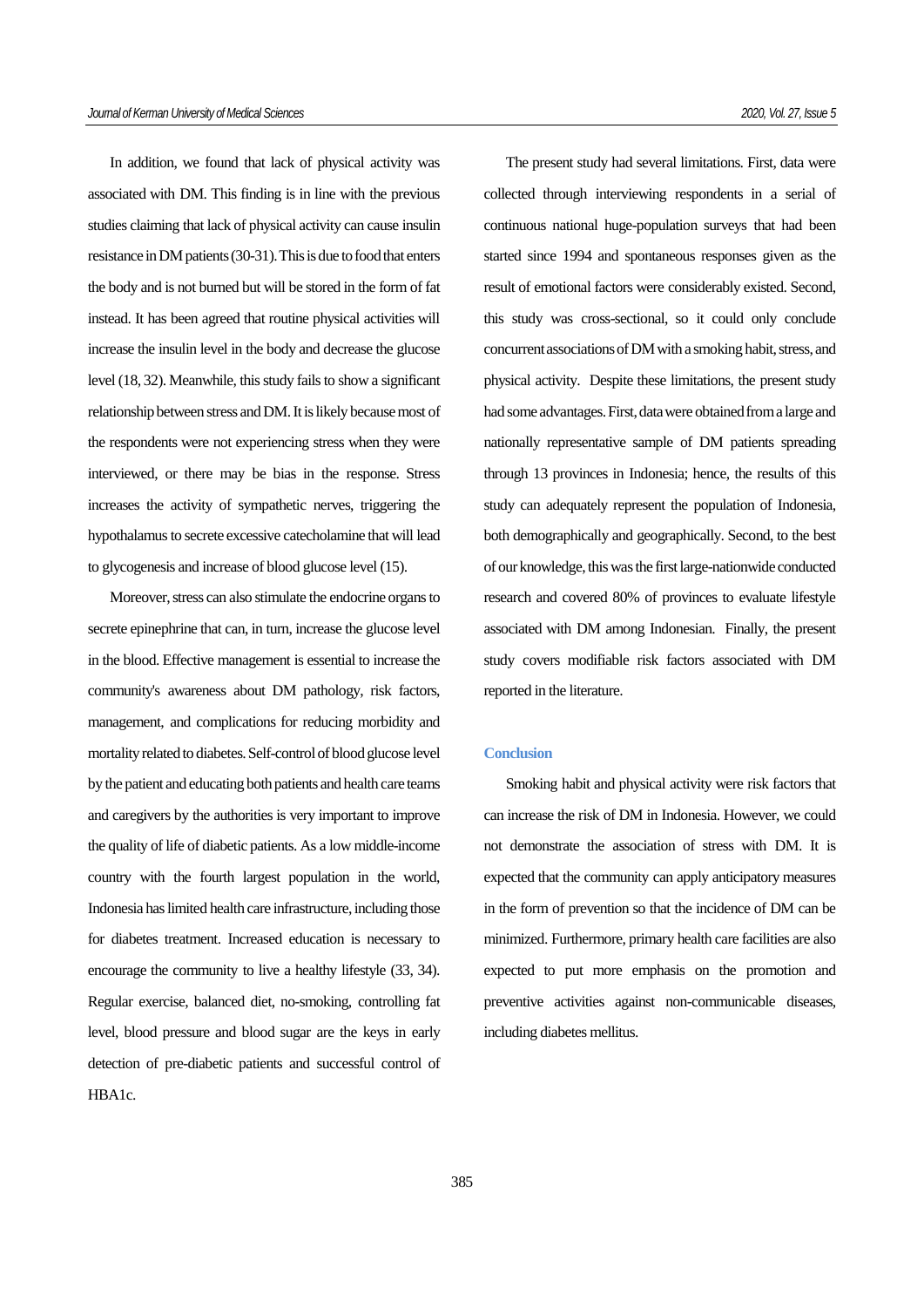#### **Conflict of interest**

There is no potential conflict of interest relevant to this article.

#### **Acknowledgment**

This study was supported by the fifth wave of the Indonesian Family Life Survey (IFLS-5) conducted by RAND

# **References**

- 1. Zhou B, Lu Y, Hajifathalian K, Bentham J, Cesare MD, Danaei G, et al. Worldwide trends in diabetes since 1980: a pooled analysis of 751 populationbased studies with 4·4 million participants. *Lancet* 2016; 387(10027):1513-30.
- 2. International Diabetes Federation. *IDF Diabetes Atlas: Seventh Edition*. Brussels, Belgium: International Diabetes Federation; 2015.
- 3. Ogurtsova K, da Rocha Fernandes JD, Huang Y, Linnenkamp U, Guariguata L, Cho NH, et al. IDF diabetes atlas: global estimates for the prevalence of diabetes for 2015 and 2040. *Diabetes Res Clin Pract* 2017; 128:40-50.
- 4. World Health Organization. *Global Report on Diabetes*. France: WHO; 2016.
- 5. Charvat H, Goto A, Goto M, Inoue M, Heianza Y, Arase Y, et al. Impact of population aging on trends in diabetes prevalence: a meta-regression analysis of 160,000 Japanese adults. *J Diabetes Investig* 2015; 6(5):533-42.
- 6. Boles A, Kandimalla R, Reddy PH. Dynamics of diabetes and obesity: epidemiological perspective. *Biochim Biophys Acta Mol Basis Dis* 2017; 1863(5):1026-36.
- 7. Reddy PH. Can diabetes be controlled by lifestyle activities? *Curr Res Diabetes Obes J* 2017; 1(4): 555568
- 8. Pan A, Wang Y, Talaei M, Hu FB. Relation of smoking with total mortality and cardiovascular events among patients with diabetes: a meta-

analysis and systematic review. *Circulation* 2015; 132(19):1795-804.

- 9. Wang Y, Qu H, Xiong X, Qiu Y, Liao Y, Chen Y, et al. Plasma asprosin concentrations are increased in individuals with glucose dysregulation and correlated with insulin resistance and first-phase insulin secretion. *Mediators Inflamm* 2018; 2018:9471583.
- 10. Salunkhe VA, Veluthakal R, Kahn SE, Thurmond DC. Novel approaches to restore beta cell function in prediabetes and type 2 diabetes. *Diabetologia* 2018; 61(9):1895-901.
- 11. Akter S, Goto A, Mizoue T. Smoking and the risk of type 2 diabetes in Japan: a systematic review and meta-analysis. *J Epidemiol* 2017; 27(12):553-61.
- 12. Cai X, Chen Y, Yang W, Gao X, Han X, Ji L. The association of smoking and risk of diabetic retinopathy in patients with type 1 and type 2 diabetes: a meta-analysis. *Endocrine* 2018; 62(2):299-306.
- 13. Hilawe EH, Yatsuya H, Li Y, Uemura M, Wang C, Chiang C, et al. Smoking and diabetes: is the association mediated by adiponectin, leptin, or creactive protein? *J Epidemiol* 2015; 25(2):99-109.
- 14. Derek MI, Rottie J, Kallo V. Hubungan tingkat stres dengan kadar gula darah pada pasien diabetes mellitus tipe II di Rumah Sakit Pancaran Kasih GIMM Manado. *J Keperawatan* 2017; 5(1).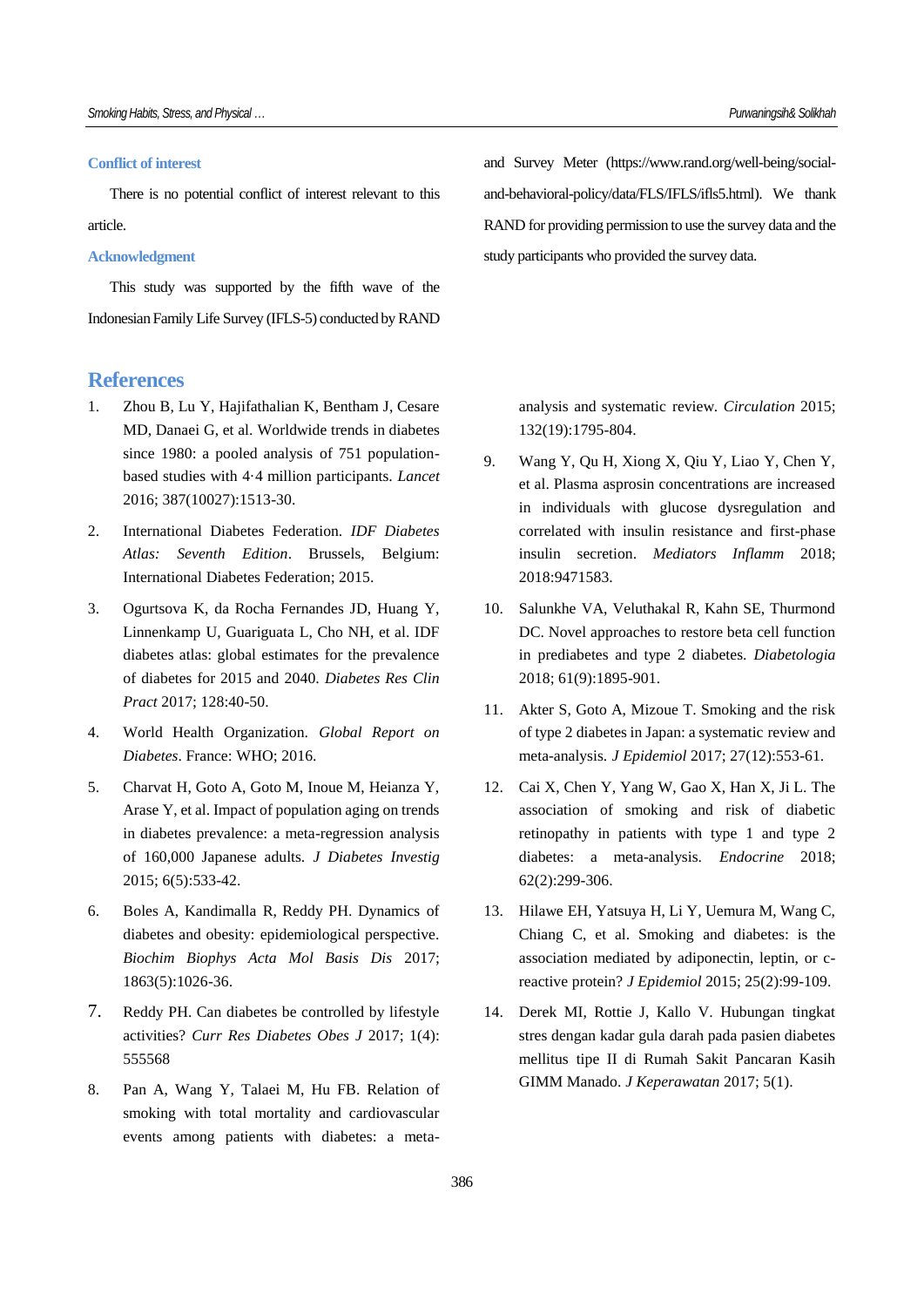- 15. Hackett RA, Steptoe A. Type 2 diabetes mellitus and psychological stress - a modifiable risk factor. *Nat Rev Endocrinol* 2017; 13(9):547-60.
- 16. Castaneda C, Layne JE, Munoz-Orians L, Gordon PL, Walsmith J, Foldvari M, et al. A randomized controlled trial of resistance exercise training to improve glycemic control in older adults with type 2 diabetes. *Diabetes Care* 2002; 25(12):2335-41.
- 17. Colberg SR, Sigal RJ, Fernhall B, Regensteiner JG, Blissmer BJ, Rubin RR, et al. Exercise and type 2 diabetes: The American College of Sports Medicine and the American Diabetes Association: joint position statement. *Diabetes Care* 2010; 33(12): 2692-6.
- 18. Jadhav RA, Hazari A, Monterio A, Kumar S, Maiya AG. Effect of physical activity intervention in prediabetes: a systematic review with metaanalysis. *J Phys Act Health* 2017; 14(9):745-55.
- 19. Grøndahl MF, Bagger JI, Lund A, Faurschou A, Rehfeld JF, Holst JJ, et al. Effects of smoking versus nonsmoking on postprandial glucose metabolism in heavy smokers compared with nonsmokers. *Diabetes Care* 2018; 41(6):1260-7.
- 20. Seifu W, Woldemichael K, Tsehaineh T. Prevalence and risk factors for diabetes mellitus and impaired fasting glucose among adults aged 15-64years in gilgel gibe field research center, southwest Ethiopia, 2013: through a who step wise approach. *MOJ Public Health* 2015; 2(4):136-43.
- 21. Soelistijo SA, Novida H, Rudijanto A, Soewondo P, Suastika K, Manaf A, et al. *Konsensus: pengelolaan dan pencegahan diabetes melitus tipe 2 di Indonesia 2015*. Indonesia: PB. PERKENI; 2015.
- 22. Dolongseda FV, Massie G, Bataha Y. Hubungan pola aktivitas fisik dan pola makan dengan kadar gula darah pada pasien diabetes melitus tipe 2 di poli penyakit dalam rumah sakit Pancaran Kasih Gmim Manado. *Jurnal Keperawatan UNSRAT* 2017; 5(1).
- 23. Jonsdottir IH, Rödjer L, Hadzibajramovic E, Börjesson M, Ahlborg G. A prospective study of leisure-time physical activity and mental health in Swedish health care workers and social insurance officers. *Prev Med* 2010; 51(5):373-7.
- 24. Zheng Y, Ley SH, Hu FB. Global aetiology and epidemiology of type 2 diabetes mellitus and its complications. *Nat Rev Endocrinol* 2018; 14(2):88- 98.
- 25. Kohnert KD, Heinke P, Vogt L, Salzsieder E. Utility of different glycemic control metrics for optimizing management of diabetes. *World J Diabetes* 2015; 6(1):17-29.
- 26. White NH, Sun W, Cleary PA, Danis RP, Davis MD, Hainsworth DP, et al. Prolonged effect of intensive therapy on the risk of retinopathy complications in patients with type 1 diabetes mellitus. *Arch Ophthalmol* 2008; 126(12):1707-15.
- 27. Chew EY, Lovato JF, Davis MD, Gerstein HC, Danis RP, Ismail-Beigi F, et al. Persistent effects of intensive glycemic control on retinopathy in type 2 diabetes in the Action to Control Cardiovascular Risk in Diabetes (ACCORD) Follow-On Study. *Diabetes Care* 2016; 39(7):1089-100.
- 28. Śliwińska-Mossoń M, Milnerowicz H. The impact of smoking on the development of diabetes and its complications. *Diab Vasc Dis Res* 2017; 14(4):265- 76.
- 29. World Health Organization. WHO Diabetes Country Profile. WHO; 2016.
- 30. Zanuso S, Jimenez A, Pugliese G, Corigliano G, Balducci S. Exercise for the management of type 2 diabetes: a review of the evidence. *Acta Diabetol* 2010; 47(1):15-22.
- 31. Mann S, Beedie C, Balducci S, Zanuso S, Allgrove J, Bertiato F, et al. Changes in insulin sensitivity in response to different modalities of exercise: a review of the evidence. *Diabetes Metab Res Rev* 2014; 30(4):257-68.